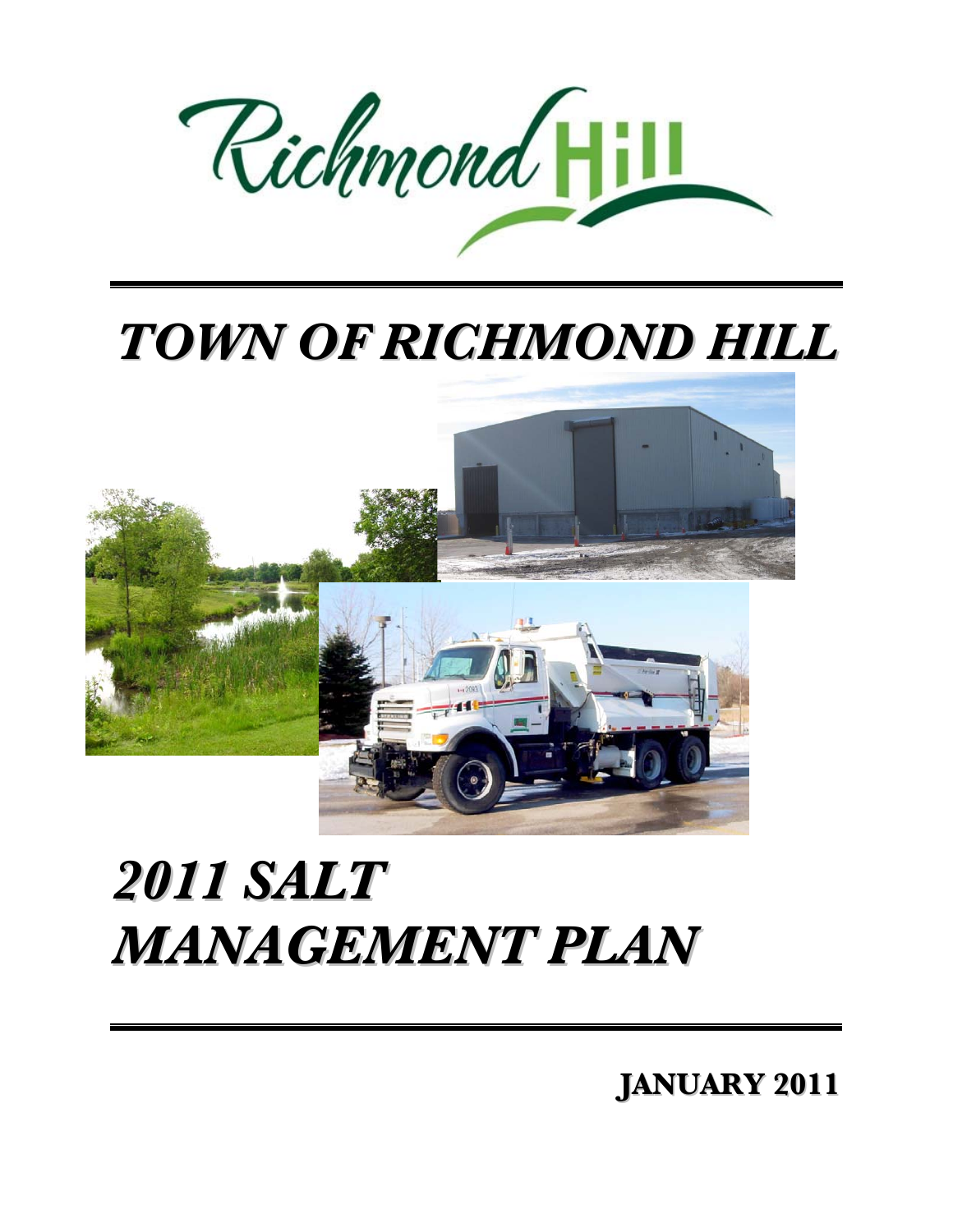## **TABLE OF CONTENTS**

| 1.0                                           |                                                           |  |
|-----------------------------------------------|-----------------------------------------------------------|--|
| 1.1                                           |                                                           |  |
| 2.0                                           |                                                           |  |
| 2.1<br>2.2<br>2.3<br>2.4<br>2.5<br>3.0        |                                                           |  |
| 3.1<br>3.2<br>3.3<br>3.4<br>3.5<br>3.6        |                                                           |  |
|                                               |                                                           |  |
| 4.0                                           |                                                           |  |
| 4.1<br>4.2<br>4.3<br>4.4<br>4.5<br>4.6        |                                                           |  |
| 5.0                                           | <b>MONITORING AND UPDATING THE SALT MANAGEMENT PLAN12</b> |  |
| 5.1<br>5.2<br>5.3<br>5.4<br>5.5<br>5.6<br>6.0 |                                                           |  |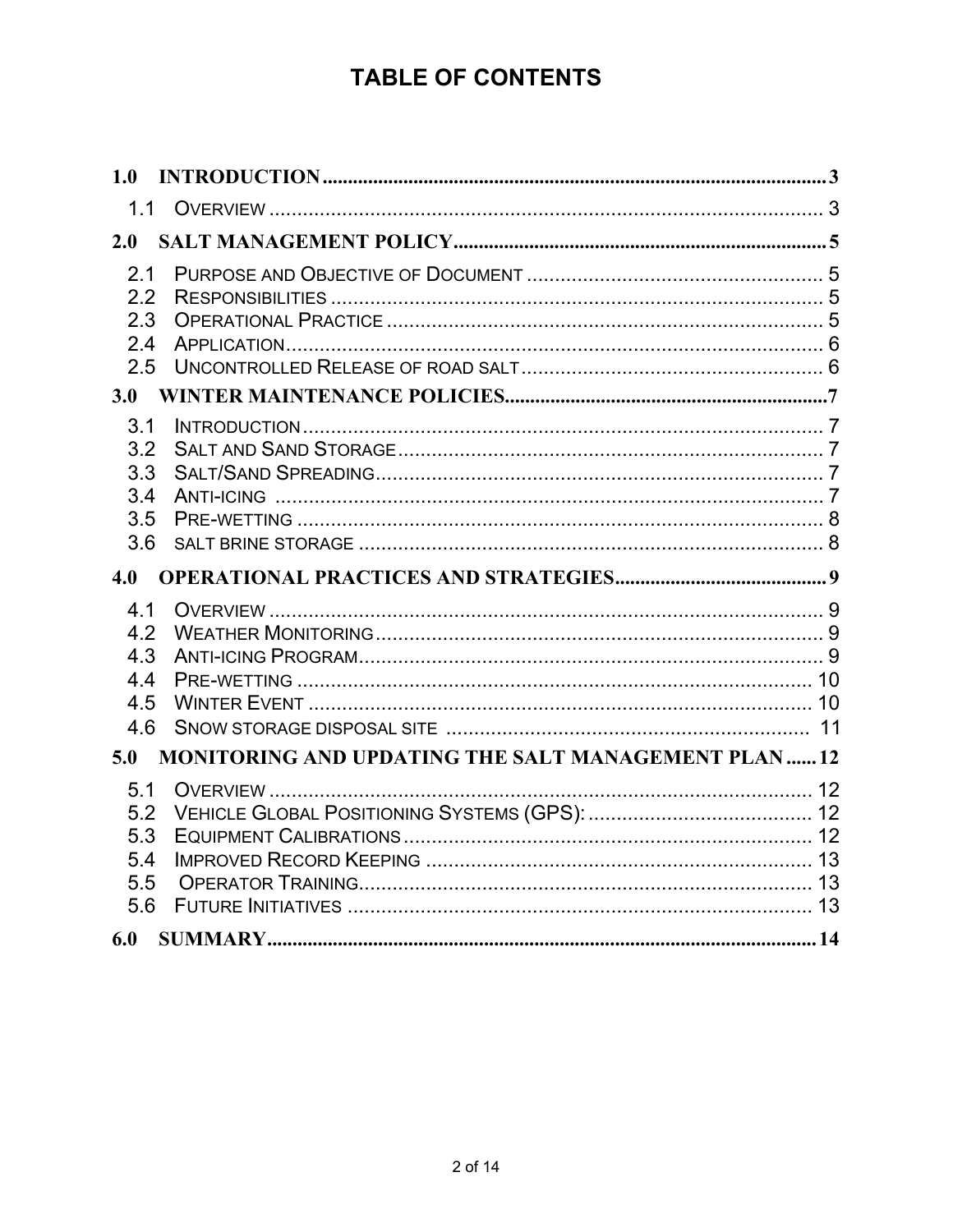## <span id="page-2-0"></span>**1.0 INTRODUCTION**

#### <span id="page-2-1"></span>*1.1 Overview*

In 2001, Environment Canada released an assessment report stating that road salts are entering the environment in large amounts and are posing a risk to plants, animals, birds, fish, lake and stream ecosystems and groundwater. The report recommended that salt be designated toxic under the Canadian Environmental Protection Act (CEPA). It should be noted that Health Canada stated that road salts are not harmful to humans. As of April 2003, the Minister still has not announced whether or not road salts are to be designated as CEPA-toxic. However, if Environment Canada designates road salts as toxic, they will not ban road salts, but rather they will encourage users to develop management strategies that encourage improvement of salt handling and salt reduction through the use of new technologies, and the initiation of salt management plans.

Road salts are used in Canada as de-icing and anti-icing chemicals for winter road maintenance, with some use as summer dust suppressants. The Government of Canada is not banning the use of road salts or proposing any measures that would compromise or reduce road safety. The environmental risk management strategy for road salts will focus on the development of best practices respecting storage, spreading and disposal, while ensuring that road safety is not negatively impacted. In response to Environment Canada's initiative to develop measures to manage the risks associated with road salts, the Town has prepared this document, which summarizes the Town's road salt management practice. The purpose of this document is to highlight key elements of the Town's current practice and identify plans for future implementation that will encompass the best management practices for road salt application and will comply with the proposed federal code of practice.

The Town has about 800 lane kilometres of paved roads and 600 kilometers of sidewalk. Winter maintenance procedures involve plowing, sanding and salting to maintain the roads in a safe state of repair. Plowing is the preferred method of removing snow from the road surface; however, plowing alone cannot remove ice that has become bonded to the pavement. Salt has been the de-icing chemical of choice to deal with this bond.

However, with the recent concerns that have been raised on the negative side effects that salt has on the environment, the Town looks for ways to reduce our salt dependency, while maintaining user safety. This remains the most important priority within winter maintenance operations. Although there is ongoing research into the use of alternatives to road salt (sodium chloride) in winter maintenance, it continues to be the most cost effective de-icer across Canada.

Due to the adverse effects that salt has on the environment, the Salt Management Plan is intended to minimize the amount of salt entering the environment. The Town has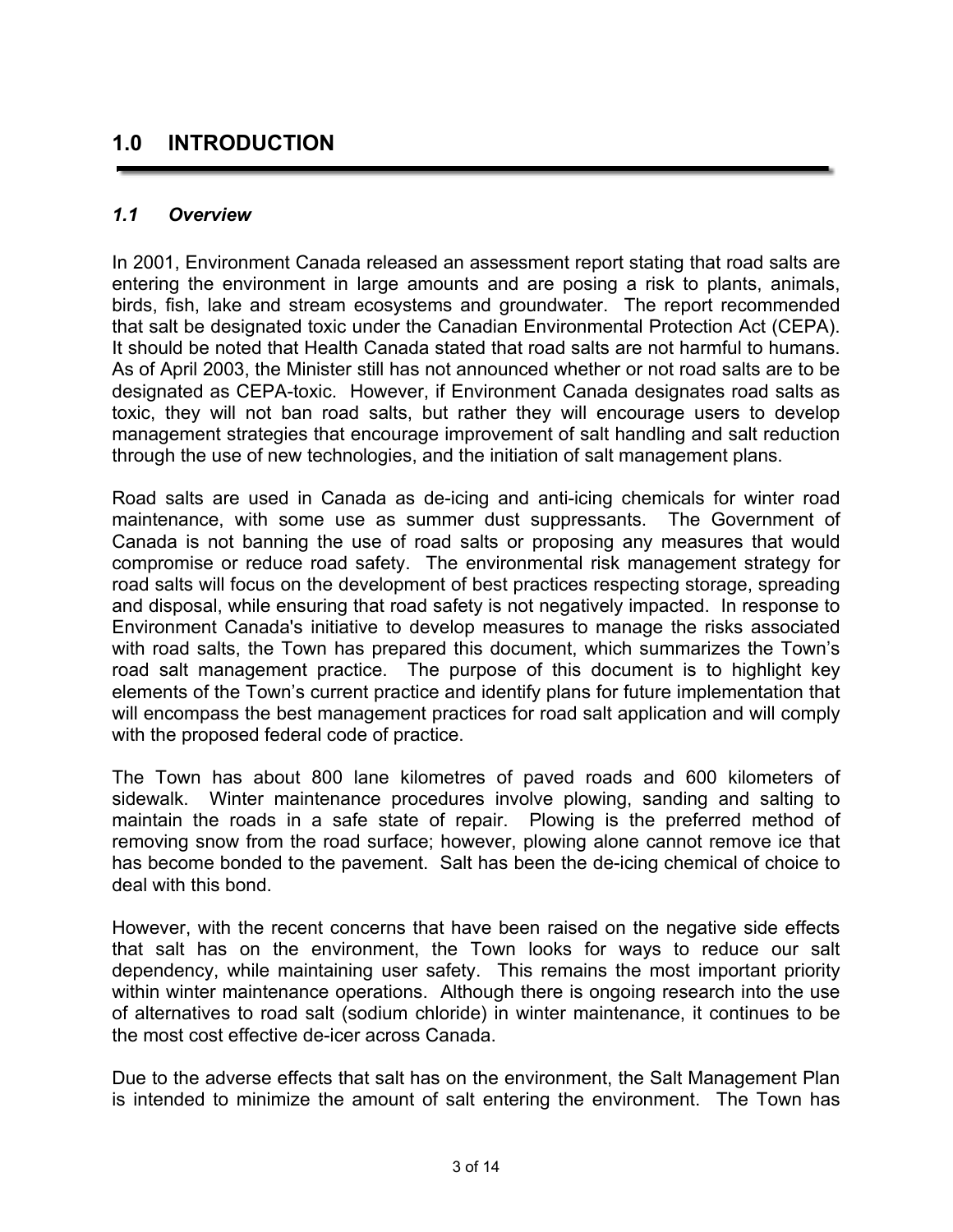been working at ways to minimize salt usage. There are new technologies such as Road Weather Information Systems (RWIS) and Global Positioning Systems (GPS) to help our Patrollers know when to use salt and provide the tool to review the work done. There have been advances in equipment with the introduction of Salt Brine Spreaders, electronic spreader controls, and a designated snow storage area. This use of a Salt Brine and good housekeeping will reduce a large amount of salt going into the environment, along with improved staff training, and documentation to track salt usage.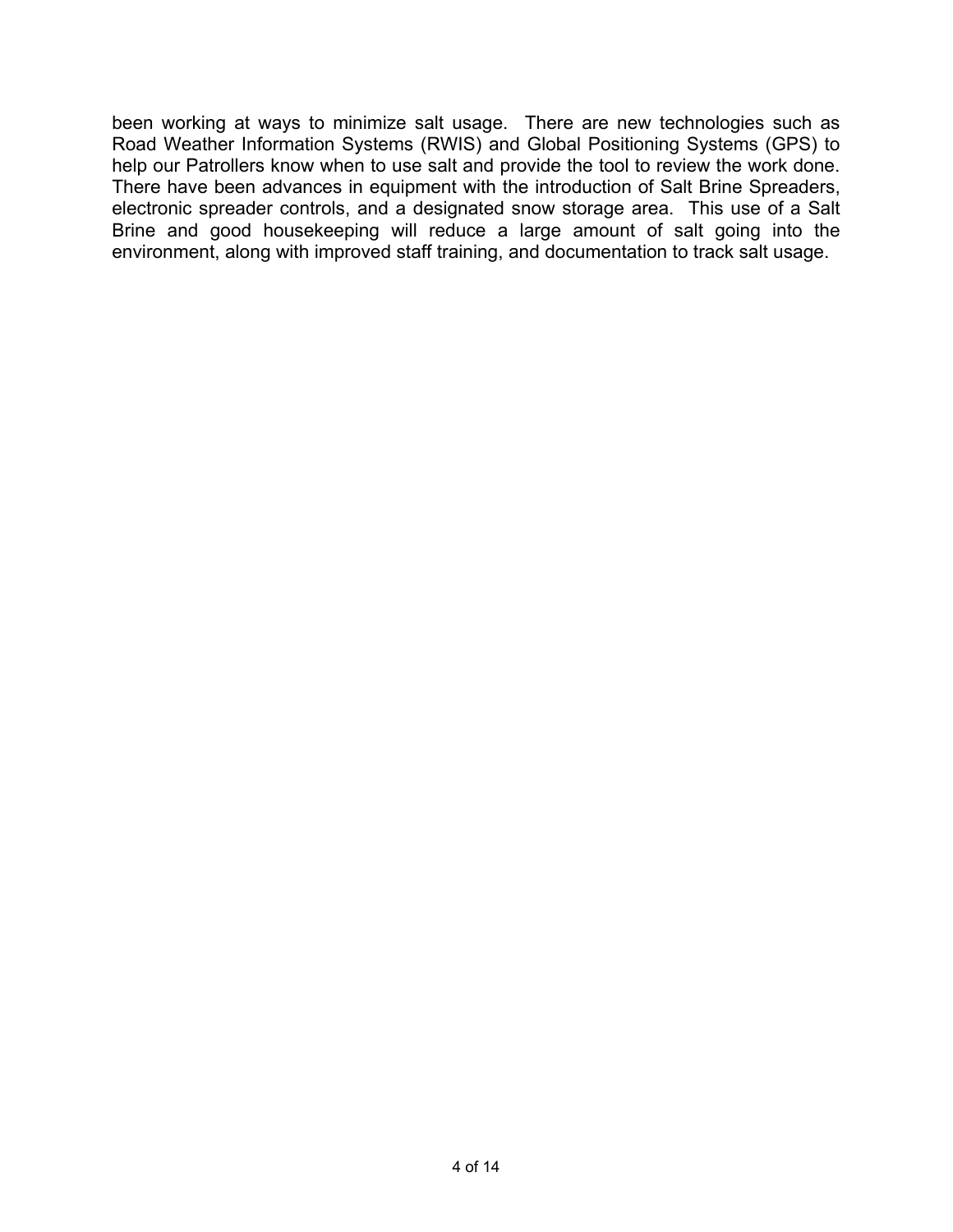## <span id="page-4-0"></span>**2.0 SALT MANAGEMENT POLICY**

## <span id="page-4-1"></span>*2.1 Purpose and Objective of Document*

This Salt Management Plan is intended set out an operational and procedural framework for ensuring that the Town minimizes the amount of road salt entering the environment during winter maintenance operations.

Any modifications to the Town's winter maintenance activities must be carried out in a way that provides roadway safety and user mobility consistent with the weather conditions experienced during the snow and ice control season.

The Town is committed to exploring new approaches and technologies in winter maintenance activities to reduce the amount of road salt entering the environment and to ensure that roadway safety is not compromised.

## <span id="page-4-2"></span>*2.2 Responsibilities*

Everyone within the Town connected to winter road maintenance has some responsibility for developing, implementing and reviewing the success of the Salt Management Plan. It is through a cooperative effort that the Town will reduce the environmental effects of its road salt while maintaining safe roads.

## <span id="page-4-3"></span>*2.3 Operational Practice*

The Town has a Quality Control Plan to ensure salt is only applied in a controlled and effective manner when required, in the right amount, at the right time and in the right place.

The plan includes the following major points:

| <b>Monitor salt use:</b>  | Application records are required each time material is<br>applied to the road.                             |
|---------------------------|------------------------------------------------------------------------------------------------------------|
| <b>Application rates:</b> | Rates are set for individual road conditions based on<br>weather conditions.                               |
| Training of operators:    | All equipment operators are trained on the procedures for<br>material usage and winter plowing operations. |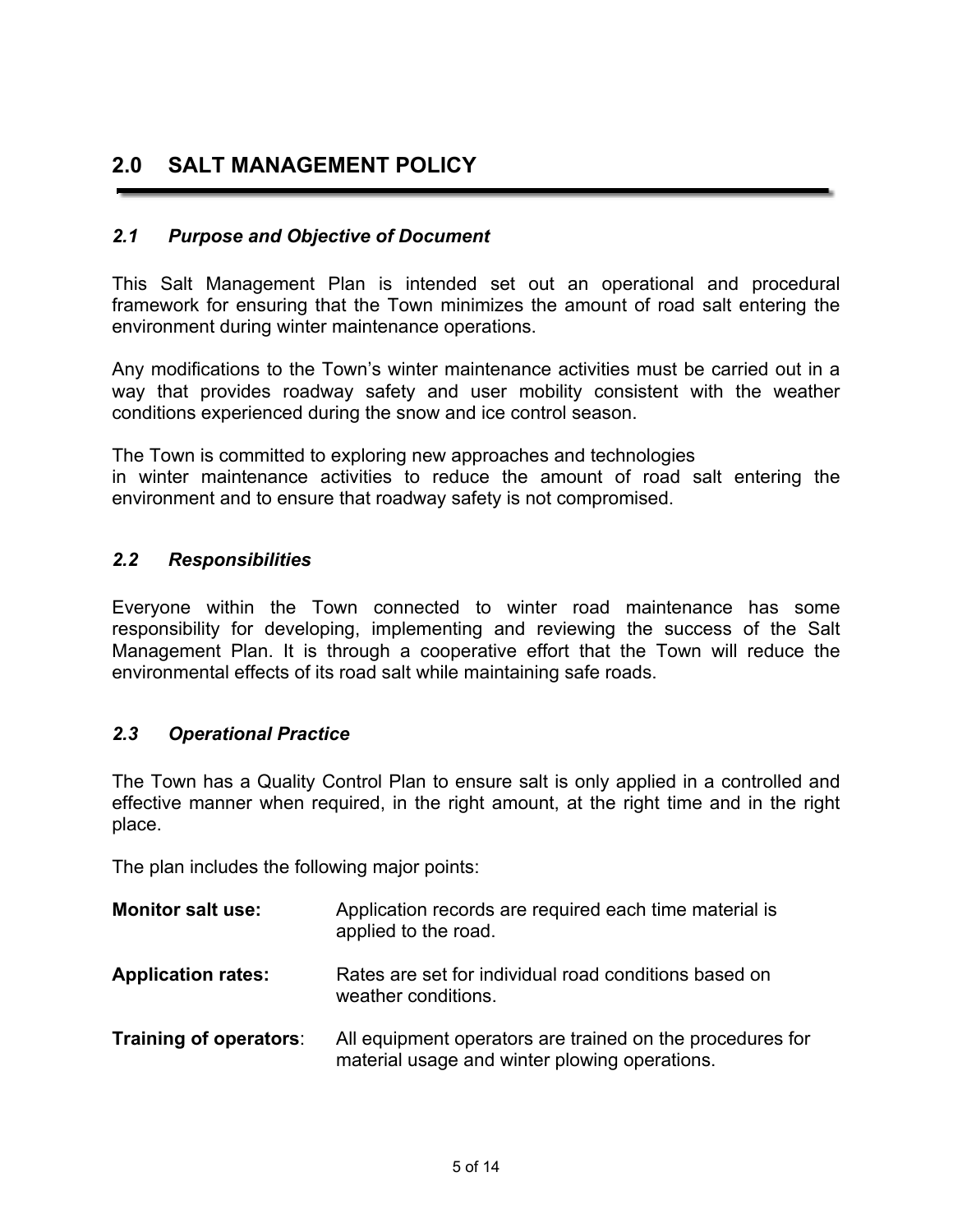## <span id="page-5-0"></span>*2.4 Application*

The Transportation Association of Canada has recommended that a Salt Management Plan should contain best management practices to protect the environment from the negative impacts of road salts, while it fulfills its obligation to provide safe efficient and cost-effective roadway systems. The guiding principles of the plan are outlined below:

- Salt Management Plan and Objectives
- Operational Practices
- Documentation
- Training
- Monitoring, Record Keeping, Reporting and Analysis
- Management Review

## <span id="page-5-1"></span>*2.5 Uncontrolled Release of Road Salt*

The Town's Spills Notification and Response Standard Operating Procedure layouts the framework for the process to mitigate environmental impacts as a result of the uncontrolled release of materials into the environment

The importance of spill response and containment is further reinforced as part of Public Works Operation Division's mandate to provide spills response training b- annually to staff.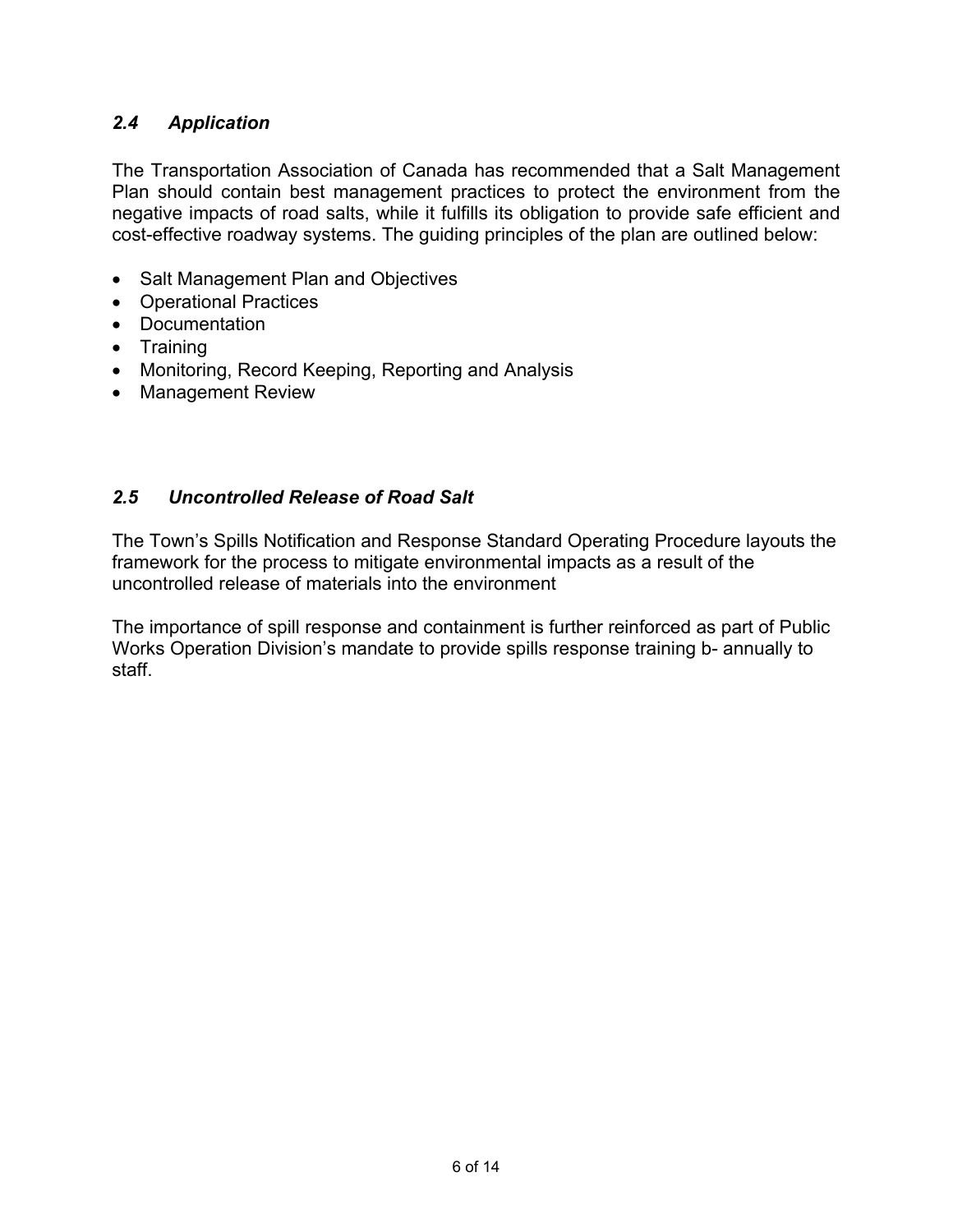## <span id="page-6-0"></span>**3.0 WINTER MAINTENANCE POLICIES**

## <span id="page-6-1"></span>*3.1 Introduction*

The major activities related to winter maintenance are:

- Salt and sand storage
- Salt / sand spreading
- Anti-Icing
- Salt and sand loading
- Snow storage
- Salt Brine Storage

## <span id="page-6-2"></span>*3.2 Salt and Sand Storage*

The Town currently has one (1) salt shed capable of storing under cover approximately 10,000 tonnes of material at the Operations Centre. Having the material under cover limits the amount of salt exposed to the environment caused by wind and storm water run off.

## <span id="page-6-3"></span>*3.3 Salt/Sand Spreading*

The Town utilizes electronic spreader controls in all of the Town's and contractor combination plow/sander trucks. These systems allow for accurate placement of sand and salt ensuring improved material application, downloading of activity information, and the programming of variable rate material applications, as conditions dictate.

#### <span id="page-6-4"></span>*3.4 Anti-Icing*

The Town has implemented an anti-icing program for the primary road network. This represents approximately 500 lane kilometres of the Town's road system.

The anti-icing program is designed to address the following types of winter storms and road conditions:

- Light snow storm
- Light snow storm with period(s) of moderate or heavy snow
- Moderate or heavy snow storm
- Frost or black ice
- Freezing rain storm
- Sleet storm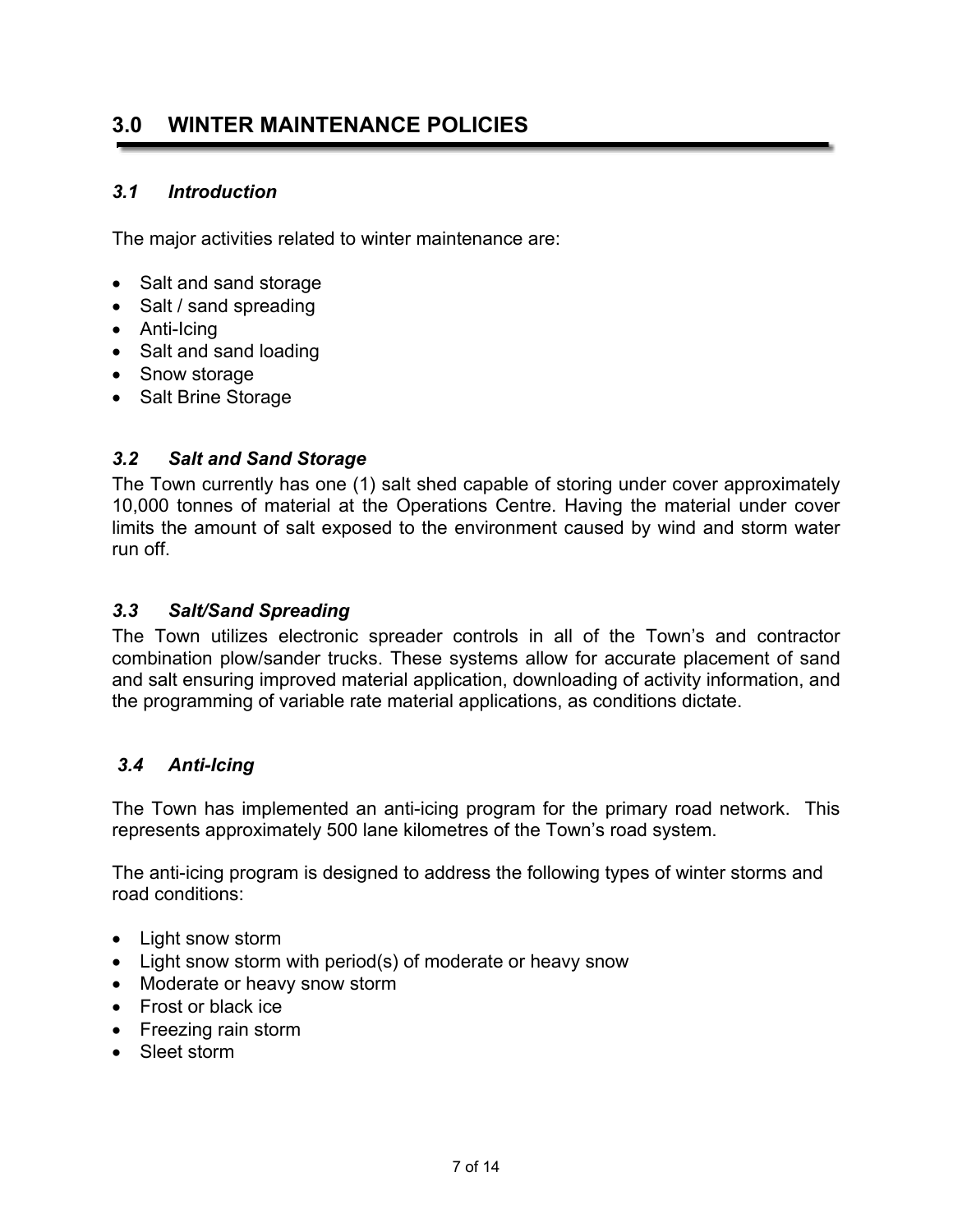## <span id="page-7-0"></span>*3.5 Pre-wetting*

Pre-wetting of the salt as it is being spread onto the roadway more quickly activates the de-icing process and to reduce "bounce". Pre-wetting thus reduces loss of salt to the roadside and the transfer of road salt in excess amounts to general environment.

## <span id="page-7-1"></span>*3.6 Salt Brine Storage*

The Town does not produce its own salt brine and depends on outside sources to produce and delver the material to the central storage area located at the Operation Center.

The Town currently has seven (7) poly vinyl 15,000 ltr salt brine tanks. The tanks are encircled by a one metre high concrete wall which acts as a containment vessel in the event of a tank rupture.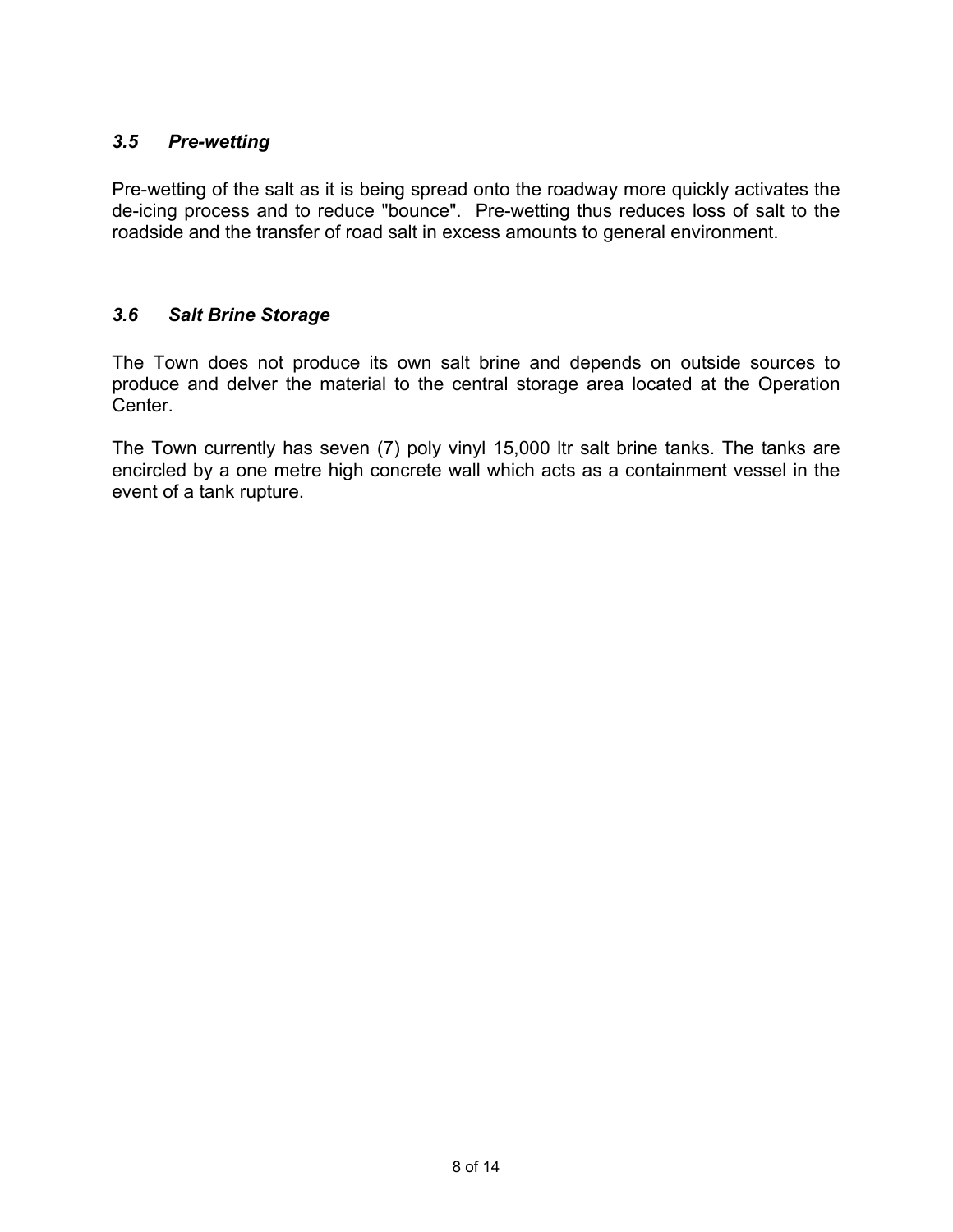## <span id="page-8-0"></span>**4.0 Operational Practices and Strategies**

## <span id="page-8-1"></span>*4.1 Overview*

This section of the Plan presents operational practices and strategies related to the effective management of road salt during winter maintenance activities.

## <span id="page-8-2"></span>*4.2 Weather Monitoring*

The Town currently has two (2) RWlS stations (Road Weather Integration System). One is located in the south end of Town on Hi Tech Road and the other at the north end of Town on Old Colony Road. The RWlS sites provide real time information on road conditions to the Patrollers over the internet. The Patrol vehicles also have mobile road temperature sensors that read the surface temperatures of the road they are travelling over. This information enables staff to make informed decisions as to when and where winter operations should commence or end, including what material application rates will work best for the forecasted or actual conditions present.

RWIS station technology provides specific weather and precipitation forecasts. We are able to get real time site conditions including:

- Pavement temperature
- Pavement condition
- Wind speed and direction
- Atmospheric temperature and humidity

The RWIS system also provides internet access to current weather radar information and forecasting specific to Richmond Hill.

#### <span id="page-8-3"></span>*4.3 Anti-icing Program*

This section presents general recommendations for successful anti-icing practices that can be employed for various combinations of precipitation and pavement temperature and traffic volumes.

Anti-icing is the application of a chemical solution (salt brine) to the pavement before a storm to prevent the bonding of ice or snow to the road surface. To accomplish this, salt brine is sprayed on the road surface, the water component of the brine then evaporates or is dried up by traffic, and only the salt component remains on the road surface. A pretreatment can be made well in advance of a storm (up to two days) provided that the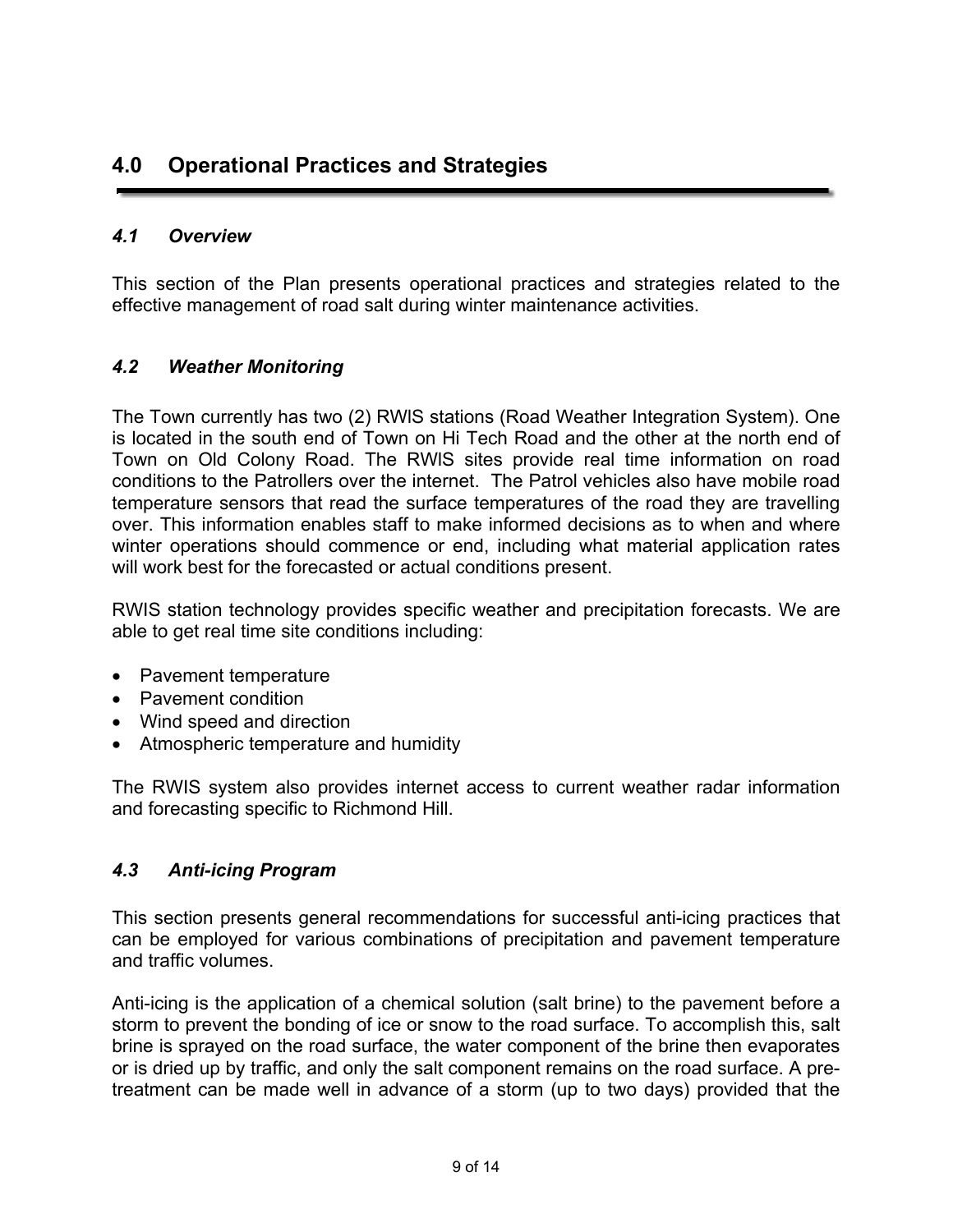storm does not start out with above freezing temperatures and rain, which will wash the chemical away. Anti-icing reduces the overall application of salt.

## <span id="page-9-0"></span>*4.4 Pre-wetting*

All contractor and Town combination trucks are equipped with on-board poly tanks. This enables these units to pre-wet salt as it is being applied to the roadway and significantly increase the efficiency of the salt. The net result is a reduction of overall salt usage.

## <span id="page-9-1"></span>*4.5 Winter Event*

This section presents general recommendations for successful winter operation practices that can be employed for various combinations of precipitation and pavement temperature and traffic volumes.

The prime objective in applying salt on the road surface is to prevent the formation of ice rather than to melt an accumulation. Therefore, salting must be timely. The exact effective range of salt varies, being dependent on many factors. Salt applied at the beginning of a storm will prevent packing so that the plows can remove nearly all the snow. During a storm where plowing is continuous, further salt applications after each clean sweep of the plow will prevent ice formation. Salt applied in the early morning immediately after the clean sweep of the plow will have the advantage of any morning sunshine and traffic to aid the salting process. Traffic volume increases the effectiveness of salt. Speed and safety with a controlled distribution of salt are the important factors in efficient salting.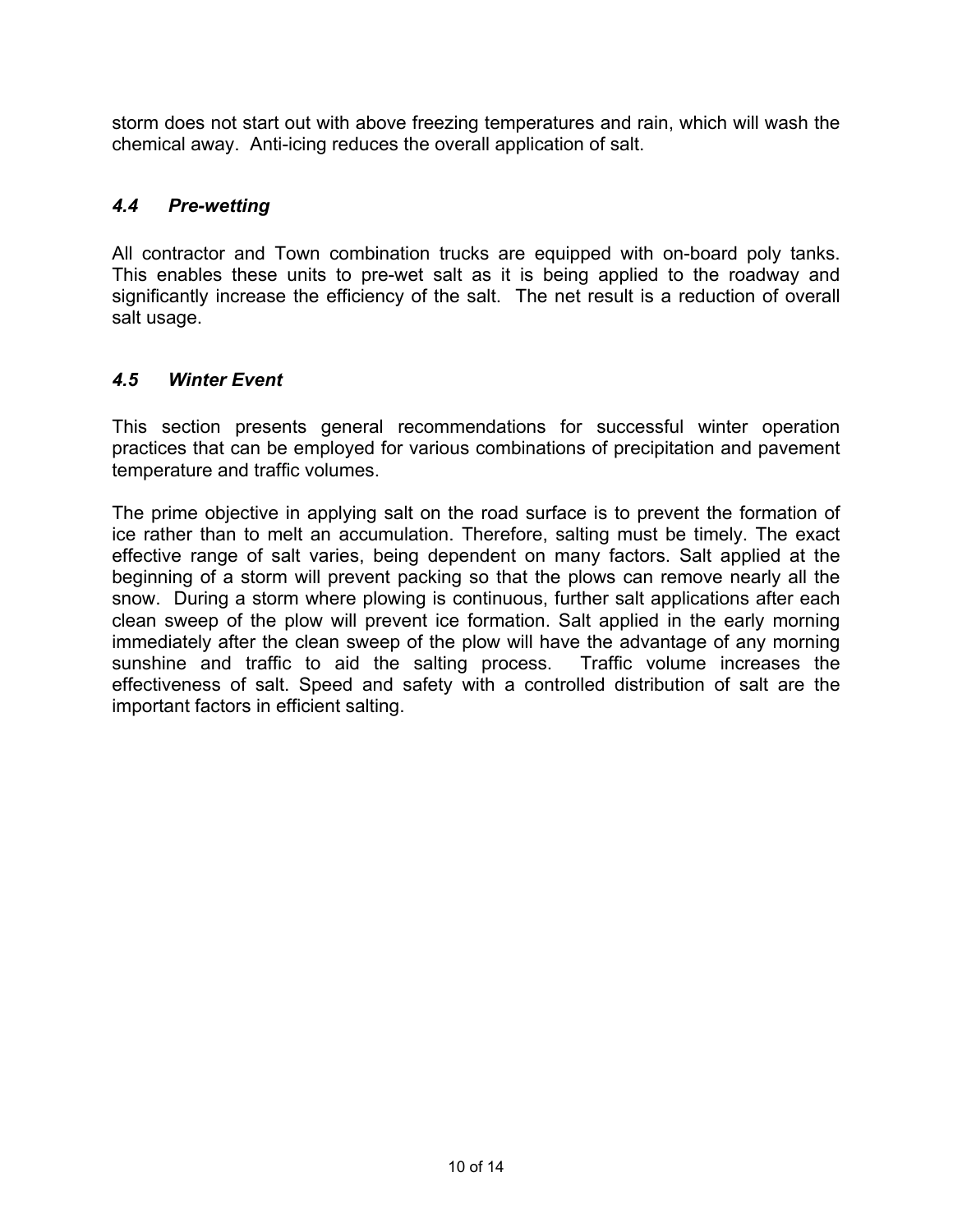## <span id="page-10-0"></span>*4.6 Snow Storage Disposal Site*

The Town has constructed a snow disposal site which is located behind the Operation's Centre on Elgin Mills Road East. This is a four acre facility specifically designed for the disposal of snow. Some of the design features are as follows:

| <b>Impervious Deck:</b>    | Protect ground water from the melt water                                                                                                                   |
|----------------------------|------------------------------------------------------------------------------------------------------------------------------------------------------------|
| Stormseptor:               | Separates grit from the melt water                                                                                                                         |
| <b>Water Quality Pond:</b> | Provides secondary layer of grit separation;<br>Dilution of melt water;<br>Cools melt water                                                                |
| <b>Storm System:</b>       | The water quality pond flows into a closed storm system<br>which provides secondary cooling of melt water prior to<br>entry into a tributary of the Rouge. |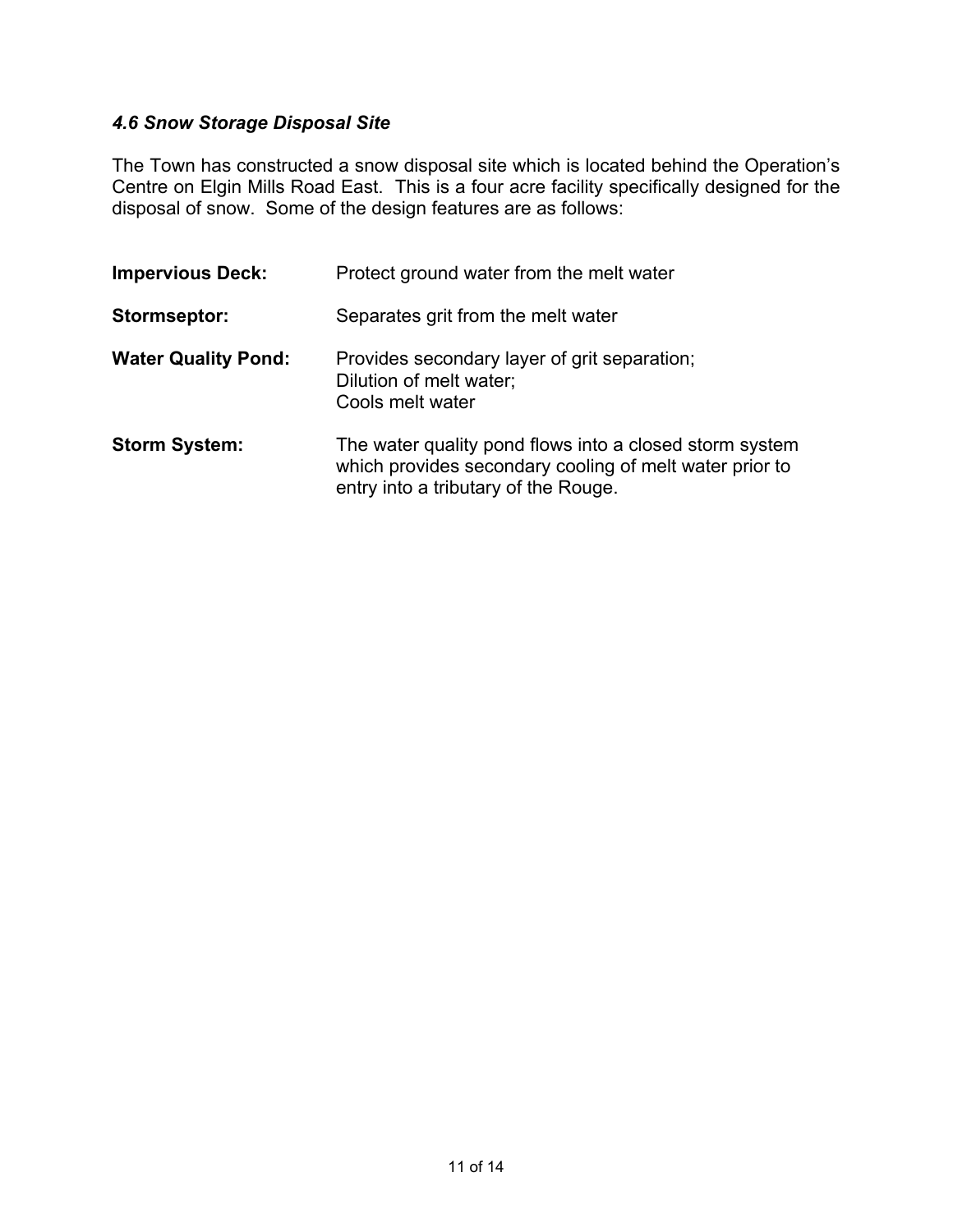## <span id="page-11-0"></span>**5.0 MONITORING AND UPDATING THE SALT MANAGEMENT PLAN**

## <span id="page-11-1"></span>*5.1 Overview*

The Salt Management Plan will be reviewed and updated as required each year, with new technologies and progressive advances added.

## <span id="page-11-2"></span>*5.2 Vehicle Global Positioning Systems (GPS):*

The Town has GPS installed in all of its winter maintenance vehicles. The use of the GPS system enables our staff to monitor these vehicles. This keeps track of the location and application rate of all the road salt material spread. Along with making sure all the Town Roads are covered, more importantly it helps to monitor where the material is spread.

In the future, it is intended to control the application rates relative to the truck location (i.e. salt sensitive areas). This will ensure that reduced salt application rates are achieved in these areas. This will contribute to the Town ability to control the amount of road salt used on the road surface.

The GPS allows for the recording and analysis of the following data:

- Truck speed
- Vehicle location
- Start and finish
- Spreader on, spreader off
- Application rate

#### <span id="page-11-3"></span>*5.3 Equipment Calibrations*

Electronic spreader distribution systems are on all of the Town's winter operations vehicles are calibrated at the start of season, and again mid way through the season, and whenever material analysis shows abnormal material application. On average, an application rate of 75 kgs per lane km with a 50/50 salt/sand mix results in a salt application rate of 37 kg / lane km.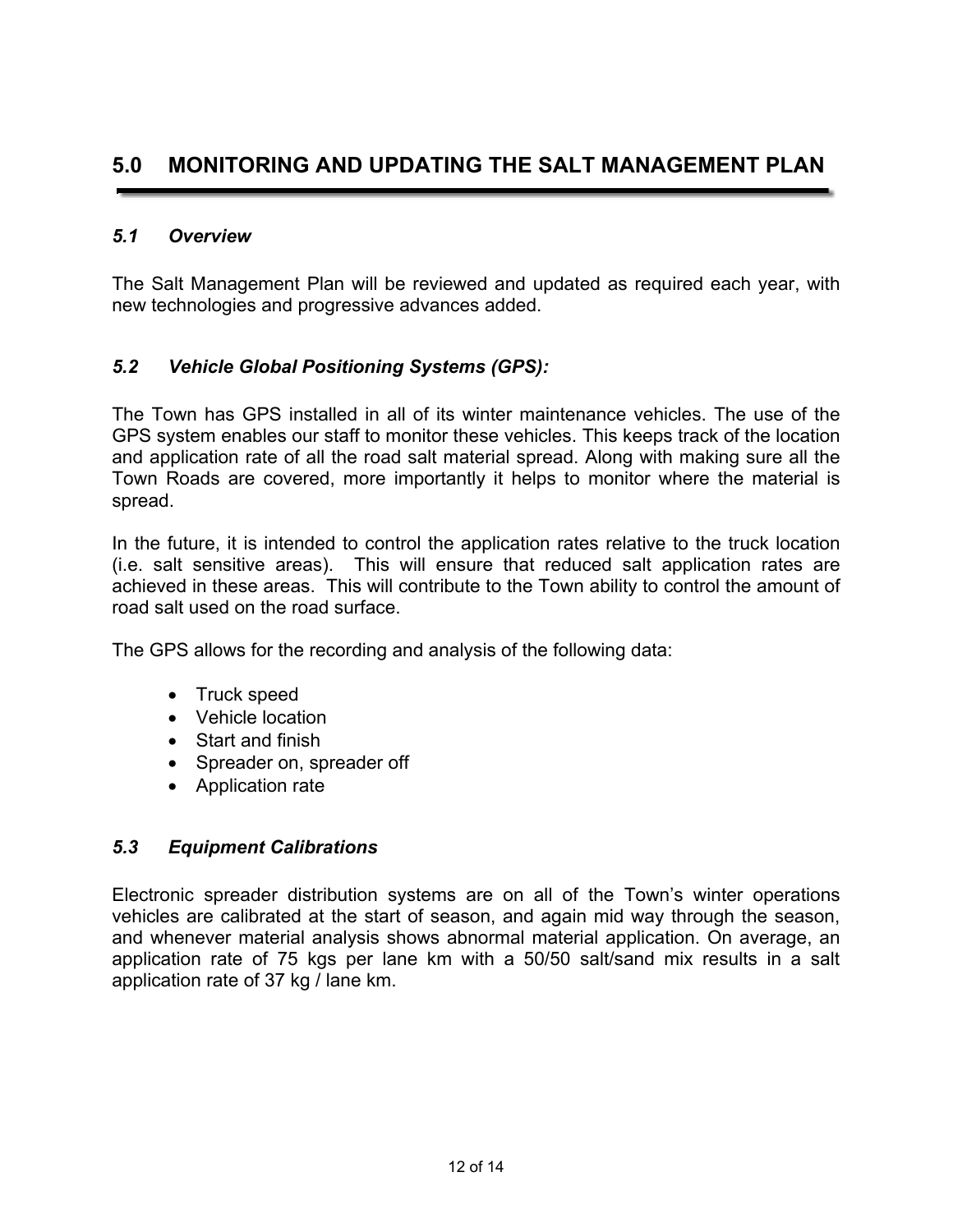## <span id="page-12-0"></span>*5.4 Improved Record Keeping*

The Town's Public Works Operation's Division staff and contractors are committed to recording where and when all of their material is used, as well as the amounts that are taken out with each trip. This information is used to calculate and keep track of salt usage and distribution over the whole road system.

## <span id="page-12-1"></span>*5.5 Operator Training*

To be eligible to operate winter maintenance equipment the operator must be on the approved operators list. To be placed on this list they must have a valid DZ driver's licence or higher and have attended the Town's comprehensive winter control training seminar prior to the start of the winter season.

The Town's winter control training seminar consists of the following topics:

- Preseason preparation
- Weather basics
- Snow and Ice control
- Equipment Operations
- Salt Properties and Environmental Impacts

#### <span id="page-12-2"></span>*5.6 Future Initiatives*

In future years, the Town will be implementing the following initiatives:

- 1. Work with Water resources protection to identify areas that are more vulnerable to road salts such as:
	- Groundwater recharge areas
	- Areas with exposed or shallow water tables
	- Sources of drinking water
	- Salt sensitive wetlands
	- Salt sensitive kettle lakes
	- River's with low flows
	- Salt sensitive habitats for species at risk

Once these areas are identified the Public Works Operation's Division will develop a plan to mitigate the impacts of road salts on these locations.

- 2. Enhancements on staff training as opportunities arise.
- 3. Enhanced data collecting.